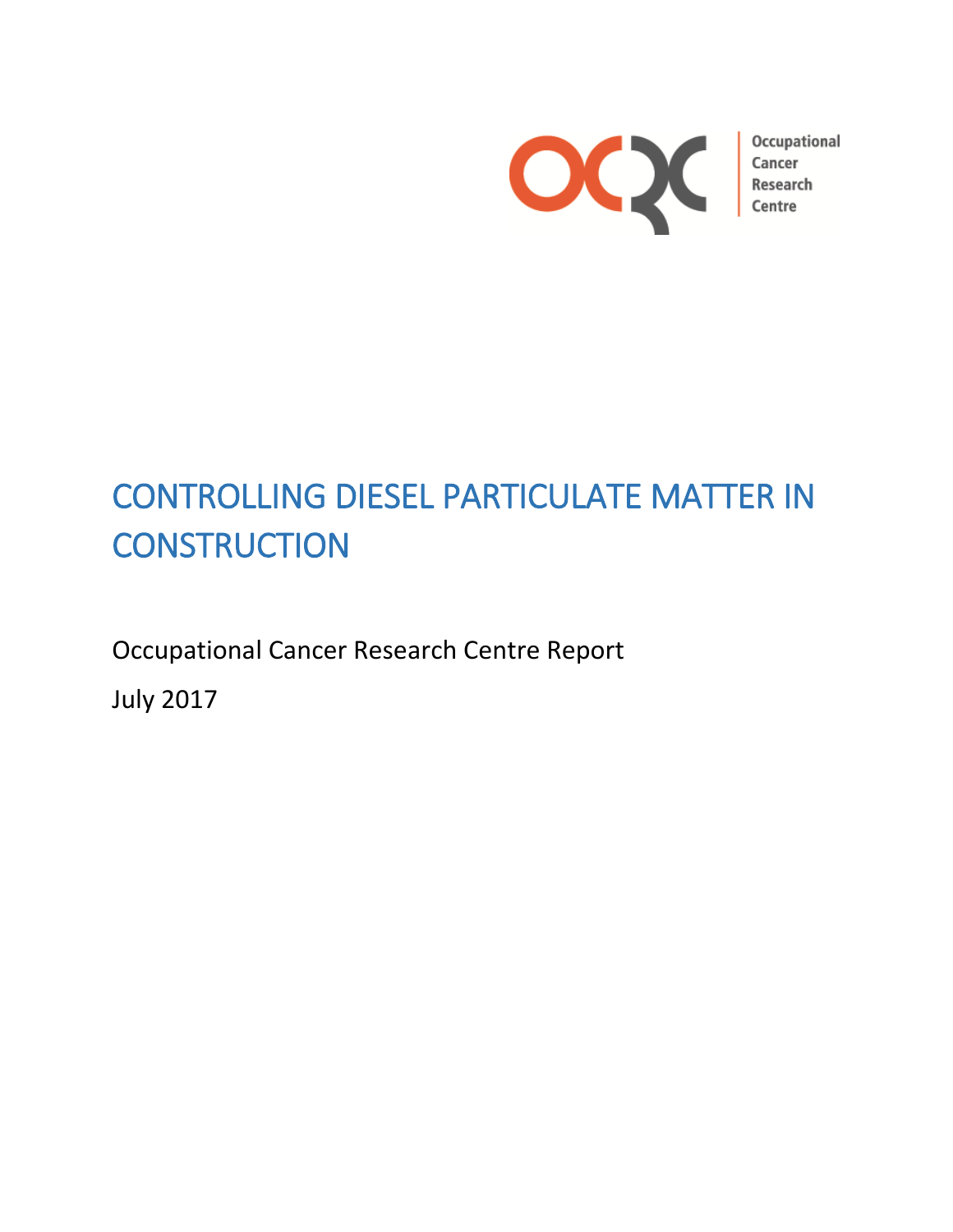# Background

Diesel engine exhaust is a complex mixture of toxic gases and particulates produced from the combustion of diesel fuel (NTP, 2016). The exhaust can contain particulate matter, nitrogen oxides, carbon monoxide, polycyclic aromatic hydrocarbons, sulfur oxides, metals, and many other chemicals (IARC, 2013). The composition of the mixture varies depending on a number of factors including engine type, operating conditions, lubricating oil, additives, emission control systems, maintenance, and fuel composition (NTP, 2016). This report will focus mainly on the particulate matter component of diesel exhaust. Results from animal studies indicate that this component is more relevant to lung cancer outcomes than the gas phase component and the key studies of cancer in humans have focused on diesel engine exhaust particulate, measured as respirable elemental carbon (IARC, 2013).

Diesel engine exhaust is classified as a Group 1 *definite human carcinogen* by the International Agency for Research on Cancer. Exposure to diesel engine exhaust causes lung cancer, and there is limited evidence that it may cause bladder cancer (IARC, 2013). Cardiovascular disease is also linked to exposure to particulate matter air pollution, of which diesel emissions are a major contributor (Brook et al, 2010). Exposure to diesel engine exhaust can also cause eye, throat and bronchial irritation, light-headedness, nausea, coughing, phlegm, allergic reactions, or increased severity of allergic responses.

Diesel engines are widely used in construction for many different applications. Approximately 28,000 Ontario construction workers are estimated to be exposed to diesel engine exhaust (CAREX Canada, 2014). Almost all exposure occurs via inhalation. CAREX Canada estimates that approximately 95% of the construction workers occupationally exposed to diesel engine exhaust in Ontario are exposed at low levels, defined as using diesel equipment above ground, working near but not with diesel equipment, and working near traffic-related sources (CAREX Canada, 2014).

There is currently no occupational exposure limit for diesel engine exhaust that applies to the construction industry in Canada. In other jurisdictions or industries, diesel particulate matter regulations measure either total carbon, which is made up of organic carbon plus elemental carbon, or elemental carbon alone. Currently, elemental carbon is believed to be the best measure of diesel particulate matter, as it makes up the bulk of diesel particulate emissions, and is less susceptible to interference from other particulate sources in the workplace (HEI, 2015). In Ontario mines, regulation requires that the time-weighted average exposure of a mine worker to diesel particulate matter must be no more than 0.4 mg/m<sup>3</sup> total carbon, or that the elemental carbon multiplied by 1.3 is not more than 0.4 mg/m<sup>3</sup> (Occupational Health and Safety Act Reg. 854). However, based on current research this level does not sufficiently protect workers' health. For the construction industry, the Occupational Cancer Research Centre recommends introducing an exposure limit of 0.005 mg/m<sup>3</sup> measured as elemental carbon.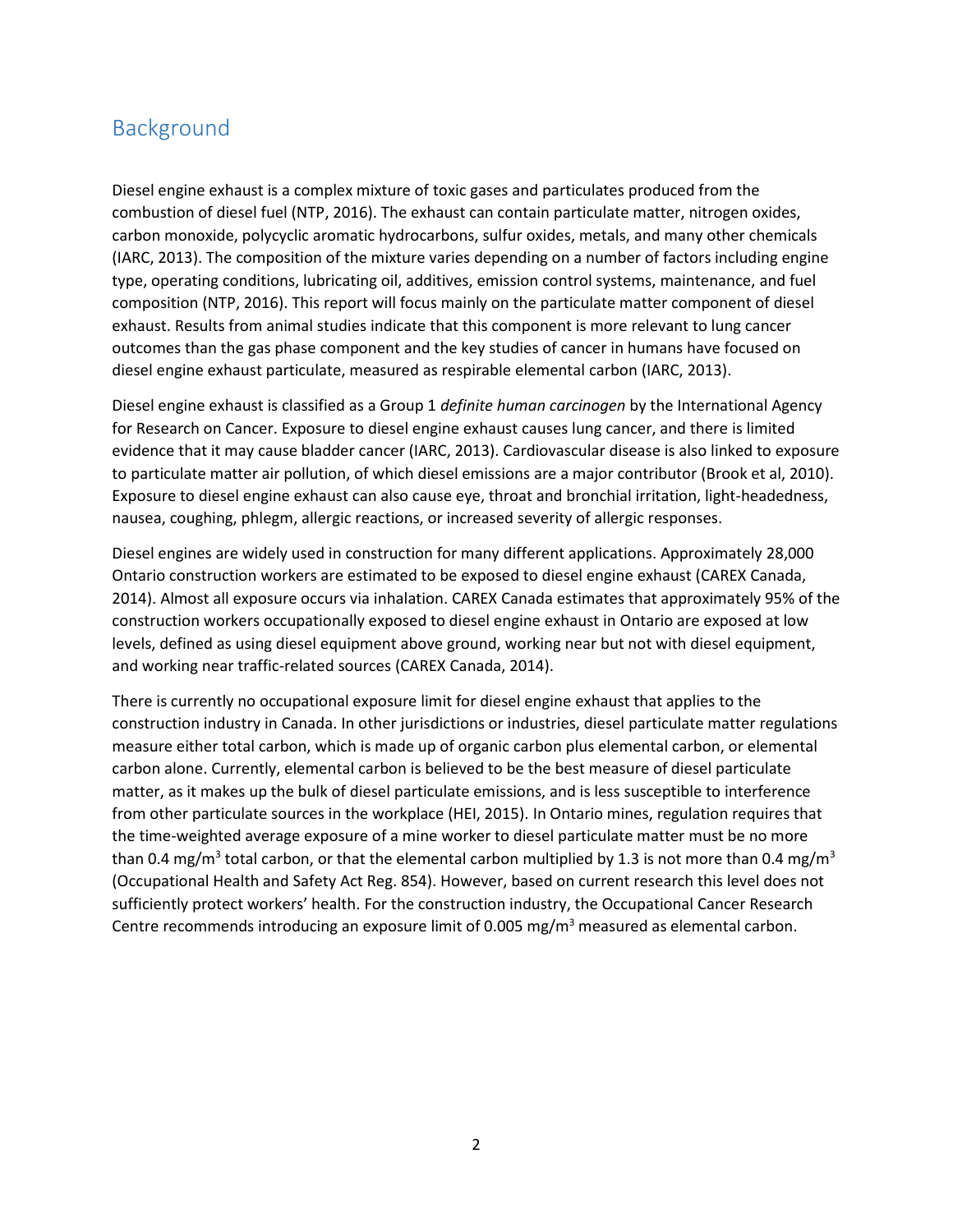# About the Diagram

This diagram showcases the control strategies available for diesel engine exhaust in the Ontario construction sector. It incorporates the Hierarchy of Controls, where control strategies are ranked from most effective (elimination or substitution) to least effective (personal protective equipment). The diagram also distinguishes between proactive controls (which eliminate or reduce diesel emissions *before* they enter workplace air) and reactive controls (which reduce the concentration of diesel emissions *already present* in workplace air, or reduce the likelihood that workers will inhale the emissions). Proactive controls are generally considered to be more effective than reactive controls.

An effective emissions control program utilises multiple controls from across the Hierarchy, and includes emissions monitoring to evaluate the effectiveness of the program.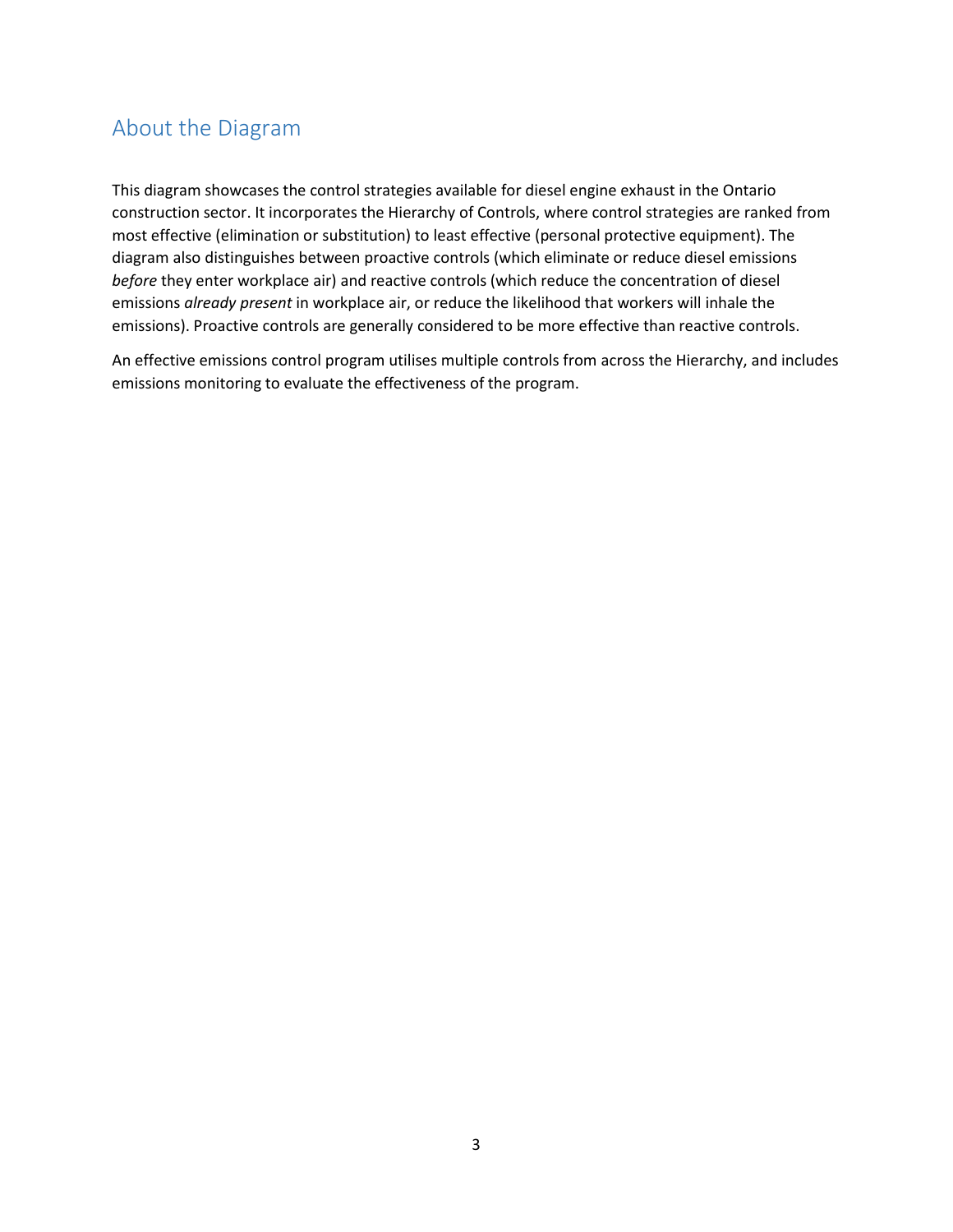# Monitoring Emissions

While an emissions monitoring program does not actively lower emissions, it is important in order to ensure that diesel controls are working effectively and are sufficient for the amount of diesel exhaust being produced. Tracking emissions can be used to inform diesel control policies, especially when combined with vehicle and personnel tracking (Bugarski et al, 2011).

Diesel engine exhaust is a complex mixture, and there are a number of substances that can be monitored. Particulate matter (measured as total carbon or elemental carbon) is of high concern, but there are also a number of gases found in diesel emissions including carbon monoxide, carbon dioxide, nitrogen oxides, hydrocarbons, oxygen, and sulphur dioxide.

Emissions monitoring can include both undiluted emissions measurements and ambient air measurements. Undiluted emissions measurements include both 'tailpipe output' (emitted from tailpipe, downstream of aftertreatment systems) and 'engine out' (upstream of aftertreatment systems) emissions, and can help to identify and distinguish between engine maintenance issues and failures of emission control devices (Bugarski et al, 2011). These measurements can also help to estimate ventilation requirements. For more information on how to test for gases in undiluted emissions, see [Bugarski et al,](https://www.cdc.gov/niosh/mining/UserFiles/works/pdfs/2012-101.pdf) 2011 Section 2.4 and [Ontario Ministry of Labour, 2014](https://www.labour.gov.on.ca/english/hs/pubs/gl_exhaust_testing.php) (while these resources refer to underground mines, the monitoring procedures can be applied to construction in the absence of industry-specific guidelines).

Ambient air monitoring (personal and area sampling) indicates whether the overall diesel emissions control strategy is effective, sufficient, and functioning properly to ensure workers' health. There is currently no occupational exposure limit for diesel particulate matter that applies to the Ontario construction industry. In underground mines, Ontario Regulation 854 sets the maximum concentration of diesel particulate matter at 0.4 mg/m<sup>3</sup>, measured as total carbon (Occupational Health and Safety Act Reg. 854). However, based on current research this level does not sufficiently protect workers' health. For the construction industry, the Occupational Cancer Research Centre recommends reducing diesel particulate emissions to 0.005 mg/ $m<sup>3</sup>$  measured as elemental carbon. Gases produced by diesel engines can be measured in a few different ways, including colorimetric dosimeter tubes and portable real-time continuous gas monitors (Bugarski et al, 2011). Occupational exposure limits for gases and other hazardous substances can be found in Ontario Reg. 833 (Occupational Health and Safety Act Reg. 833). For more information on sampling procedures for diesel particulate matter and gases in ambient air, see [Bugarski et al, 2011](https://www.cdc.gov/niosh/mining/UserFiles/works/pdfs/2012-101.pdf) Section 4, an[d Ontario Ministry of Labour, 2015](https://www.labour.gov.on.ca/english/hs/pubs/gl_dparticulate.php) (while these resources refer to underground mines, the monitoring procedures can be applied to construction in the absence of industry-specific guidelines).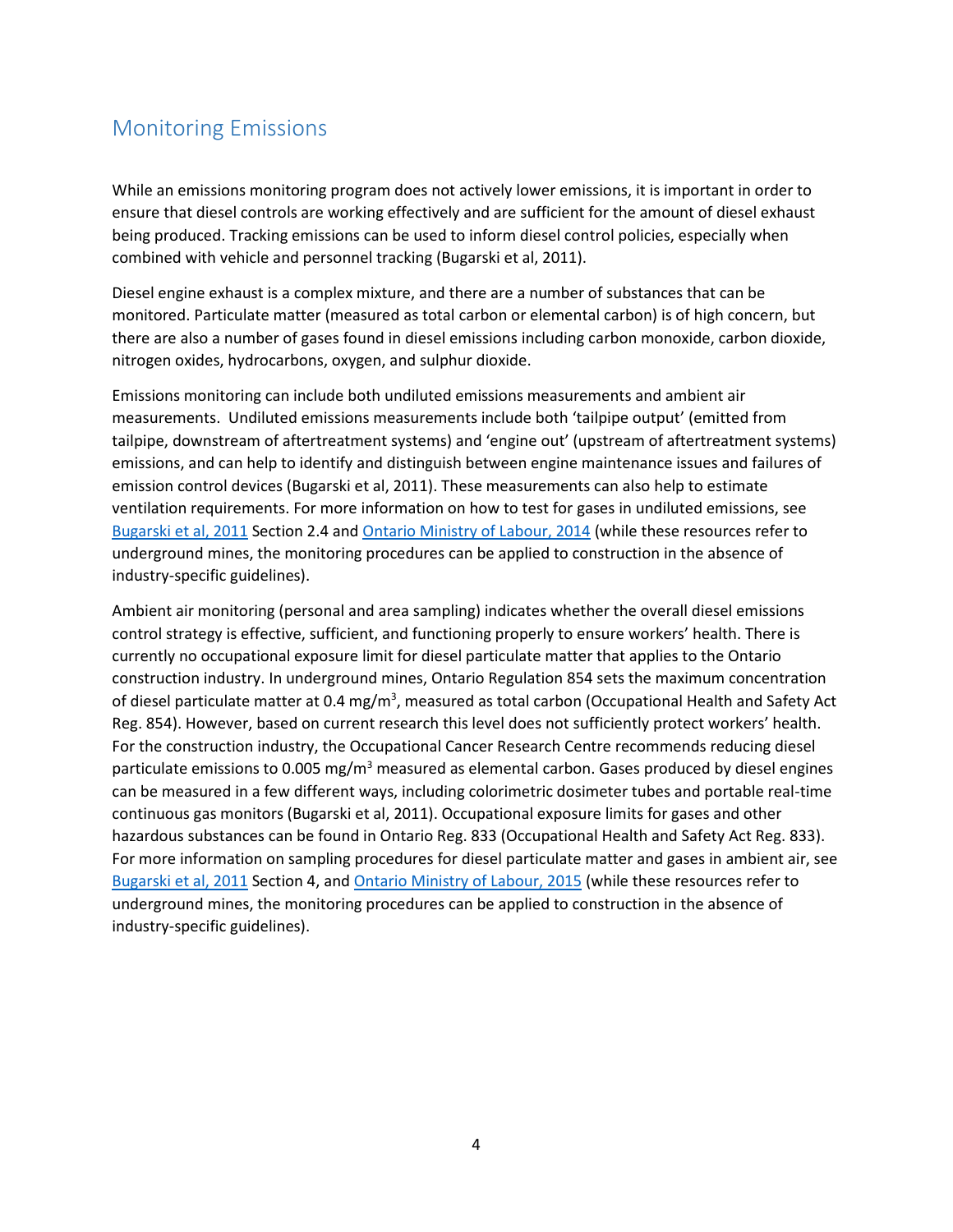# Control Strategies in Construction

# **1. Alternative energy**

Electric engines do not produce tailpipe emissions (100% reduction) and are therefore one of the best options for reducing diesel engine emissions and protecting workers' health (US Department of Energy, 2016). They also produce less noise and heat than diesel engines. Hybrid diesel-electric vehicles can significantly reduce emissions. An EPA-verified hybrid engine for non-road gantry cranes results in a 74% reduction in particulate emissions compared to a Tier 2 engine, and a 56% fuel economy improvement (US EPA, 2016a). A study by CANMET-MMSL demonstrated reductions between 25-40% for off-road mining equipment (Laverdure et al, 2011).

The cost of new electric equipment is high, but this cost may be somewhat offset by reduced fuel costs, as well as potentially lowered maintenance costs (Varaschin and De Souza, 2015). Eliminating diesel engines in favour of electric equipment also eliminates the need for further diesel emission controls.

### **2. Replace or Repower old equipment**

The emissions reductions for replacing old equipment with newer diesel equipment, or repowering old equipment with newer engines depends on the original equipment, as well as the new engine. Emissions standards for new models of off-road diesel engines have been regulated in Canada since 2006. The Canadian regulations generally follow the US Environmental Protection Agency's tier system, which has emissions standards from Tier 1 up to Tier 4 (the current strictest standards). The emissions reductions when moving from older to newer engines can be significant. Repowering a 1975-1986 (unregulated) scraper with a Tier 1 or Tier 2 engine reduces particulate matter emissions by an estimated 62% or 81%, respectively (Scott et al, 2005). Tier 4 standards for off-road equipment reduce allowed particulate emissions by 50-95% (based on engine type) compared to previous standards (Diesel Technology Forum; US EPA, 2016c; MassDEP, 2008). It should be noted that field-tested emissions reductions were not available for off-road diesel equipment, but the changing standards give some idea of the significant impact of replacing or repowering old diesel equipment.

Replacing or repowering old equipment involves a significant upfront cost, especially if the entire vehicle is replaced. Repowering is the cheaper option. One large construction company found that off-road equipment repowers average around \$100,000, including installation costs (Sturgess, 2012). However, price will vary based on the equipment and new engine. For example, the first repower of an unregulated D11 bulldozer with a Tier 2 engine cost \$350,000; however replacement of the machine would have cost \$2.2 million. Repowering a 300 horsepower 1987 model scraper with a Tier 4 certified 2012 engine costs approximately \$90,000 (SBCAPCD, 2013). Repowering a D6H track-type tractor costs about \$27,000 (US EPA, 2007).

Repowering can be a good option if the vehicle is in good shape, and is compatible with the new engine. Repowering can significantly increase the working life of the equipment, so higher horsepower machines that are generally more expensive to fully replace may also be good options for repowering (John Deere,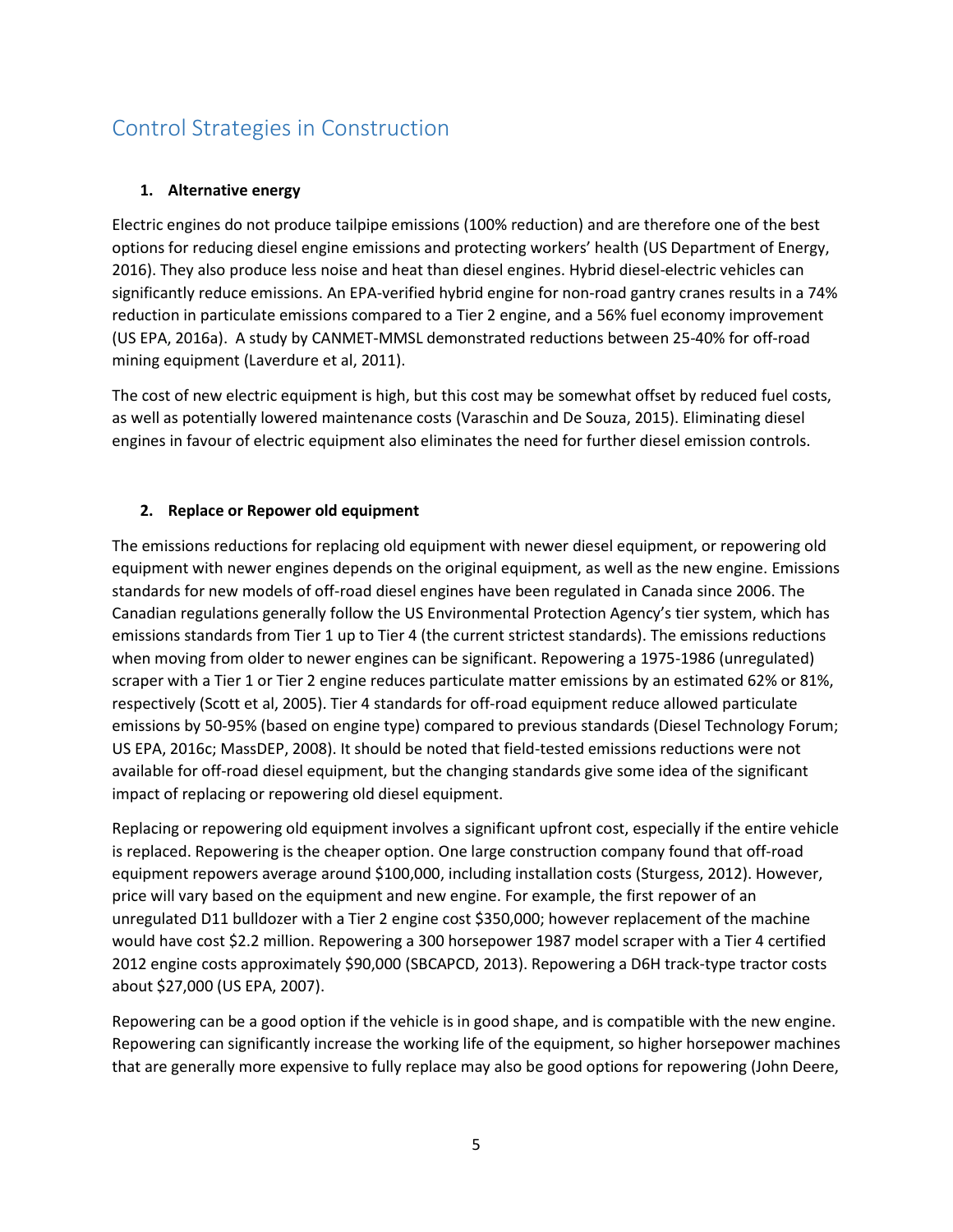2017). Replacing or repowering the equipment can also have cost benefits in terms of decreased maintenance costs and increased efficiency.

# **3. Rebuild engines**

Engine rebuilds are required as part of ongoing maintenance of diesel engines. However, when an engine is rebuilt, the engine can be upgraded by incorporating emissions-reducing parts. Manufacturers sometimes provide emissions upgrade kits that can be used during a rebuild for this purpose. Emissions reductions will depend on the engine and the kit. For example, Caterpillar produces an emissions upgrade kit that is verified by the EPA to reduce particulate matter emissions by 22% for certain models of off-road 1970-1995 year engines (US EPA, 2016a). The main components of the upgrade kit are a turbocharger, fuel pump/governor, fuel injection nozzles, and pistons/rings/liners (US EPA, 2016a).

Emissions upgrade kits are relatively cost effective, especially when installed during a regularlyscheduled rebuild. Incorporating an emissions reduction kit during a rebuild will increase the cost of the rebuild by several thousand dollars (US EPA, 2007).

# 4. **Local Exhaust Ventilation (LEV)**

Local exhaust ventilation (LEV) is an engineering control that captures emissions close to the source, before they enter the general atmosphere, and exhausts them to a safe area away from workers (Health & Safety Authority, 2014). Examples of LEV technology for diesel equipment include tailpipe exhaust extraction systems and stack exhaust hoses, in which tubing and fans are attached to the equipment's exhaust system to draw the emissions away from the work area (Safe Work Australia, 2015). The diesel emissions can be discharged to outdoor, unenclosed areas away from workers.

LEV may not be suitable for all applications due to the need for equipment mobility on many construction sites. LEV systems work well on stationary equipment, and longer-term tasks or projects. It is especially useful when diesel equipment is operated in enclosed structures such as buildings, parking garages, and tunnels, or in or near below-grade work such as excavations.

The effectiveness of LEV depends on many factors, including how it is designed and set up, the airflow, maintenance, and adherence to proper use (Health & Safety Authority, 2014). For more information on implementing LEV, see

[http://www.hsa.ie/eng/Publications\\_and\\_Forms/Publications/Occupational\\_Health/Local\\_Exhaust\\_Ven](http://www.hsa.ie/eng/Publications_and_Forms/Publications/Occupational_Health/Local_Exhaust_Ventilation_LEV_Guidance.pdf) [tilation\\_LEV\\_Guidance.pdf.](http://www.hsa.ie/eng/Publications_and_Forms/Publications/Occupational_Health/Local_Exhaust_Ventilation_LEV_Guidance.pdf)

# **5. Aftertreatment systems**

Emissions reductions from aftertreatment systems will depend on the aftertreatment system chosen and the equipment they are installed on, among other factors. The choice of which aftertreatment system to use will depend on the engine and specific application, duty cycle, operating conditions, and the emissions reductions required. Examples of aftertreatment systems that decrease diesel particulate matter include: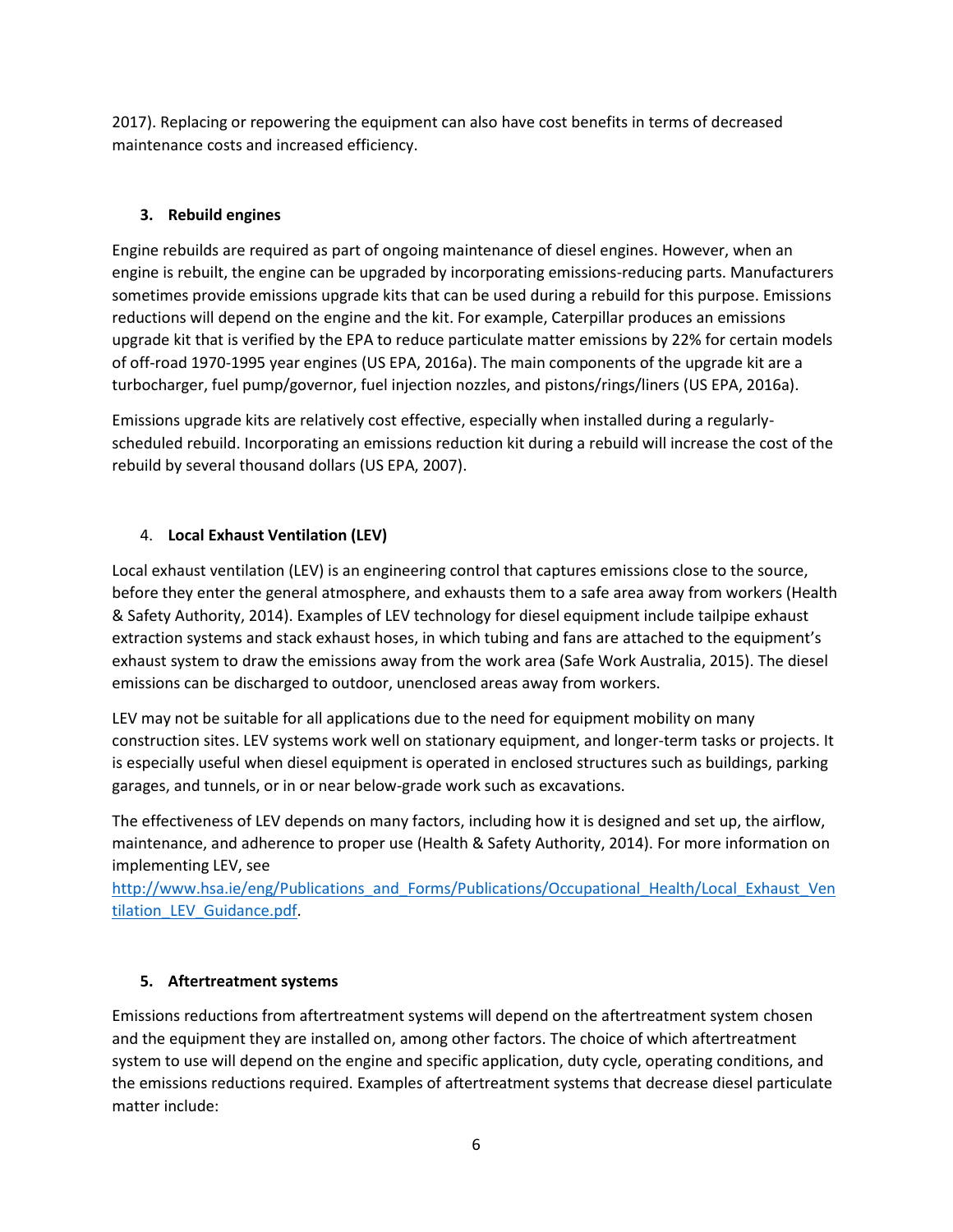- Diesel particulate filters (DPF): 80-99% particulate matter reduction (costs: \$5000-\$20,000)
- Flow-through filters (FTF): 50-75% particulate matter reduction (costs: \$3000-\$5000)
- Diesel oxidation catalysts (DOC): 20-50% particulate matter reduction (costs: \$1000-\$2000)

Crankcase emissions also contribute to overall diesel particulate emissions, and are not controlled by tailpipe aftertreatment systems. Uncontrolled crankcase emissions can represent 35% of total particulate emissions for earlier engine models, and higher percentages for newer engines with better tailpipe controls (Jaroszczyk et al, 2006). Crankcase emissions are even higher relative to tailpipe contributions when the engine is idling (Scott et al, 2005). Closed crankcase ventilation systems help control crankcase emissions, and can reduce overall particulate matter emissions by 10-15% (Diesel Technology Forum, 2006).

There are a number of aftertreatment systems aimed at reducing emissions of nitrogen oxides. These include:

- Exhaust gas recirculation (EGR): 50-90% NO<sup>x</sup> reduction (cost: \$13,000-\$15,000)
- $\bullet$  Selective catalytic reduction (SCR): 50-90% NO<sub>x</sub> reduction (cost: \$10,000-\$50,000)
- **•** Lean NO<sub>x</sub> catalysts (LNC): 20-30% NO<sub>x</sub> reduction

Both the US Environmental Protection Agency and the California Environmental Protection Agency offer lists of verified diesel emission control strategies:

- <https://www.epa.gov/verified-diesel-tech/verified-technologies-list-clean-diesel>
- <https://www.arb.ca.gov/diesel/verdev/vt/cvt.htm>

References:

- DPF: US EPA, 2007; Diesel Technology Forum, 2003; MassDEP, 2008; Diesel Technology Forum, 2006; Bugarski et al, 2009; Bugarski et al, 2006b; Bugarski et al, 2006a; Stachulak et al, 2006; Mischler & Colinet, 2009; Scott et al, 2005; US EPA, 2016; Bugarski et al, 2011
- FTF: MassDEP, 2008; Scott et al, 2005; Bugarski et al, 2011
- DOC: US EPA, 2007; Diesel Technology Forum, 2003; MassDEP, 2008; Diesel Technology Forum, 2006; Bugarski et al, 2009; Bugarski et al, 2006b; Mischler & Colinet, 2009; Scott et al, 2005; Bugarski et al, 2011
- EGR: Diesel Technology Forum, 2003; Diesel Technology Forum, 2006
- **SCR: Diesel Technology Forum, 2003; Diesel Technology Forum, 2006; Scott et al, 2005; US EPA,** 2016; Bugarski et al, 2011
- LNC: Diesel Technology Forum, 2003; Diesel Technology Forum, 2006; Scott et al, 2005; Bugarski et al, 2011
- Costs: US EPA, 2007; Diesel Technology Forum, 2003; MassDEP, 2008

# **6. Anti-Idling Technology**

Anti-idling technology generally works by shutting off the engine after it has been idling for a set amount of time. Some diesel equipment comes already installed with features that will automatically shut off engines after a few minutes of idling – these features just need to be turned on (US EPA, 2007). Other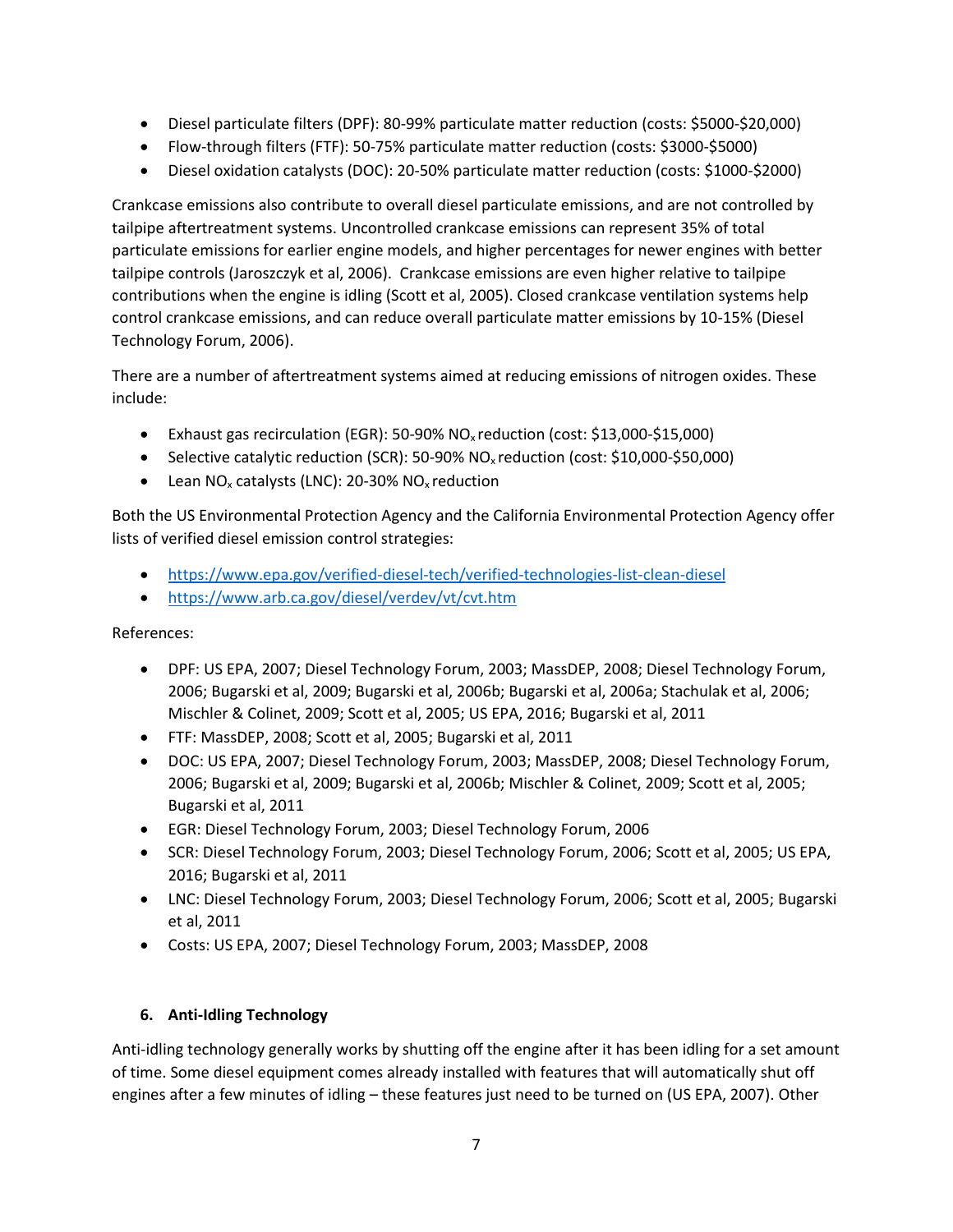technologies that reduce idling include those that provide services that would otherwise require the engine to be on, such as heat, air conditioning, or electricity (US EPA, 2016b). For example, auxiliary power units (APUs) provide power to the cab without running the engine, and are a good application if equipment is idled in order to maintain cab comfort (US EPA, 2007).

One study found that an for an uncontrolled 89 hp engine, operating at a load factor of 0.21, one hour of idling produces 13g of particulate matter, 155g of NOx, and 65g each of CO and CO2 (US EPA, 2007).

Costs for anti-idling technology for off-road equipment varies, but can range from \$500-\$9,000 (US EPA, 2007). Reducing idling can result in fuel cost savings, longer engine life, and reduced maintenance costs. To estimate potential savings from reduced idling, visi[t http://www.ucair.org/wp](http://www.ucair.org/wp-content/uploads/2013/05/Idling-for-Heavy-Duty-Vehicles.pdf)[content/uploads/2013/05/Idling-for-Heavy-Duty-Vehicles.pdf.](http://www.ucair.org/wp-content/uploads/2013/05/Idling-for-Heavy-Duty-Vehicles.pdf)

### **7. Enclosed cabs**

Enclosed cabs help to reduce diesel exhaust exposure to the vehicle operator. Properly functioning enclosed cabs can reduce diesel particulate and dust exposure by 90% or more (Bugarski et al, 2011). However, if cabs are not optimized, they can be less than 40% efficient in removing dust and diesel particulate matter (Bugarski et al, 2011). Factors that affect the proper functioning of cabs include use of recirculation filters, intake filter efficiency, cab integrity, open windows, etc. Having a heating and air conditioning unit within the cab, as well as prohibiting smoking in cabs can help to reduce open windows and increase cab effectiveness. Cabs can be retrofitted on to some older equipment, or included in newly purchased equipment. When deciding whether to implement enclosed cabs, space restrictions should be considered, if work will be done in confined spaces. Another consideration is that enclosed cabs do not reduce exposure to nearby workers.

#### **8. Remote or tele-operation**

Remote or tele-operating is control of equipment from a distance. Tele-operation allows the worker to operate a diesel engine from a safer location, such as in an area with better ventilation, or in an environmentally-controlled cab or control room (Fisher & Schnittger, 2012; Bugarski et al, 2012). This protects the operator from diesel engine emissions, as well as other hazards such as noise, dust, whole body vibration, injuries, and ergonomic discomforts (Paraszczak et al, 2015). Remote operation may be useful in excavation work or tunnelling, where the level of diesel engine exhaust may be high.

Tele-operation requires extra training for operators to ensure safe and effective use of remote equipment. Specialized equipment and technologies are also needed in order to implement teleoperation, and these devices may require maintenance by skilled personnel (Fisher & Schnittger, 2012).

# **9. General Ventilation**

General ventilation is the flow of air into and out of a working area. It can include natural ventilation such as open doors and windows, or forced ventilation, where fans are used to move air through the space at a set rate. When diesel engines are operating in confined, enclosed, or below grade areas, it is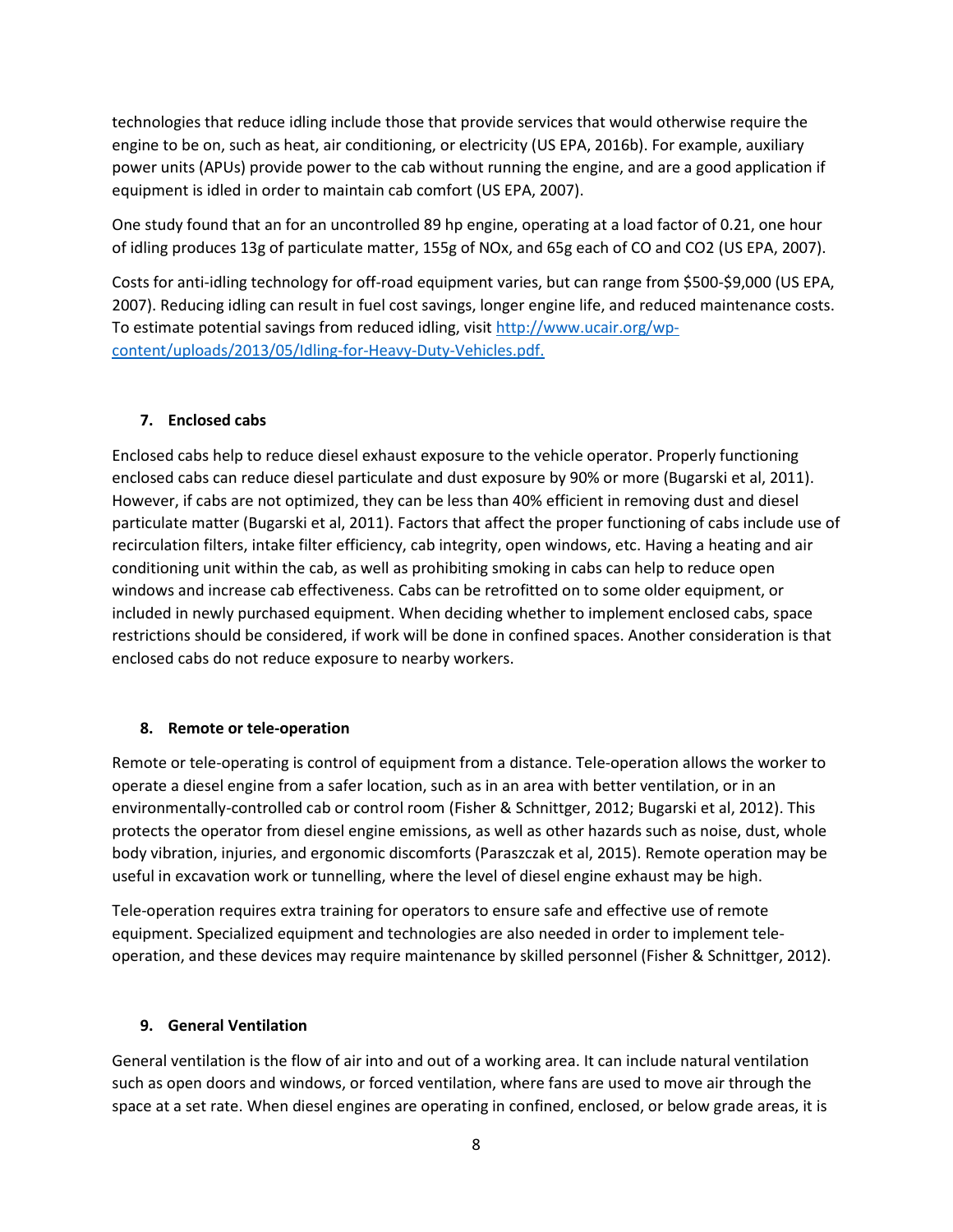especially important to ensure that enough ventilation is provided, or diesel fumes are otherwise controlled (HSE, 2006). The reduction in concentration of diesel emissions in the atmosphere due to general ventilation depends on the volume of clean air directed to the working area. Generally, forced ventilation will provide greater airflow than natural ventilation. Increasing airflow can be achieved by using higher horsepower fans or adding more fans in parallel. Increased airflow can also be achieved by improving the efficiency of the ventilation, by blocking air to nonessential areas, or through the placement of auxiliary fans to direct air toward working areas (Bugarski et al, 2011).

A benefit of general ventilation is that as well as helping to dilute diesel emissions, it can also help reduce the concentration of other hazardous substances, such as crystalline silica, paint fumes, or other chemicals.

#### **10. Exhaust extenders**

Exhaust extenders are used to redirect exhaust away from the operator or nearby workers. The location of the exhaust pipe can impact an operator's exposure (MSHA Toolbox). For instance, if a vehicle exhausts directly under or in front of the cab, operator exposure may be higher. Adding an exhaust extender may help to allow the emissions to become diluted before they enter the operator's breathing zone. However, little is known about the effectiveness of exhaust extenders in reducing exposure.

#### **11. Preventive maintenance**

Diesel emissions can increase significantly due to wear or breakdown of the engine components or aftertreatment systems. The impact on emissions will vary depending on the type of engine and the state of wear. One report for the Diesel Emissions Evaluation Program (DEEP) found that in test situations, depending on the engine design technology and condition, maintenance decreased particulate matter emissions by up to 55% (McGinn). Another study found that a basic tune-up reduced particulate matter emissions by 40% (Diesel Technology Forum, 2003). An EPA study of a 2000-year model on-road heavy diesel engine found significant particulate matter emissions increases for specific maintenance issues: clogged air filters caused a 40-50% increase; excess oil consumption resulted in over 100% increase; higher lube oil consumption caused up to 85% increase, minor ejector problems caused 35-75% increase; and nozzle hole wear in the fuel injectors resulted in up to 85% increase (US EPA, 2007). It should be noted that these emissions increases were not measured for non-road equipment, but give some idea of the benefits of proper maintenance for large diesel engines. Preventive maintenance programs should involve equipment inventory, usage tracking, knowledge of maintenance requirements for each engine, and routine performance checks. This tracking can be done manually or through specialized maintenance program software. Training operators to be able to identify signs of poor maintenance can also help avoid major engine failures.

A basic tuneup can cost in the range of \$500-\$2000 (Diesel Technology Forum, 2003). However, performing regular maintenance can save money by avoiding larger problems and engine malfunctions. Proper maintenance can also reduce fuel and oil consumption. Manual tracking of maintenance needs involves fairly low administrative costs. Software to track maintenance needs can be expensive (on the order of \$100,000 to set up) (US EPA, 2007), but may be more practical for larger companies.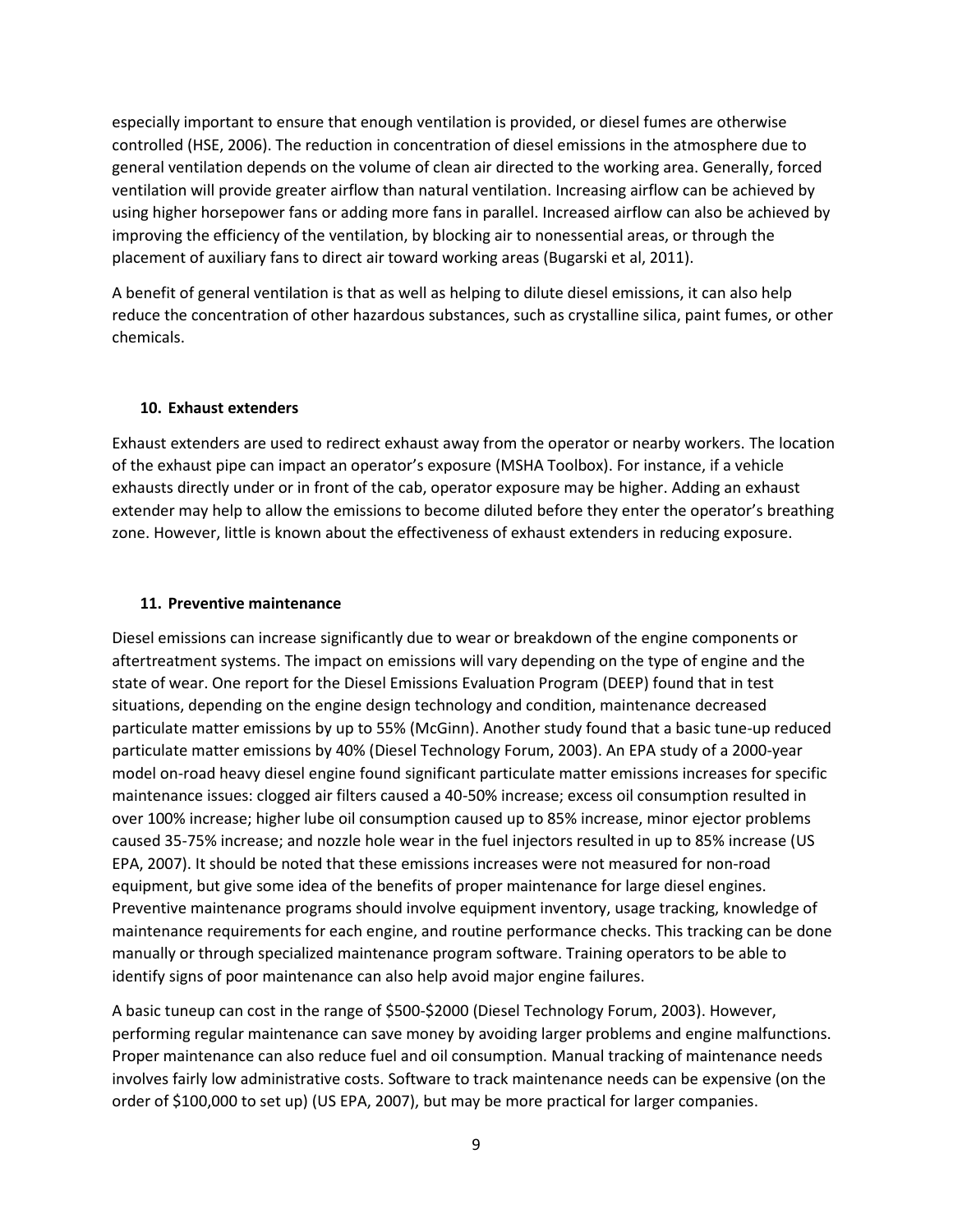### **12. Idling policies**

Idling policies set specific limits on the amount of time a vehicle can be left at idle. An idling policy should define warm-up and cool-down periods for diesel equipment, based on manufacturer's recommendations (US EPA, 2007). Generally, newer equipment requires almost no warm-up and cooldown time, so idling to avoid shutdown is unnecessary. Idling also puts wear on the engine and decreases engine life, increases fuel costs, and produces emissions. For an uncontrolled backhoe loader with an 89 horsepower engine operating under a load factor of 0.21, one hour of idling produces approximately 13 g of particulate matter, 155 g of nitrogen oxides, 65 g of carbon monoxide, and 65 g of carbon dioxide (US EPA, 2007).

Many operators may not be aware of the costs of idling. Educating operators about idling policies and why idling should be avoided is therefore an important component of idle-reduction policies (US EPA, 2007).

Instituting an idling policy has a low administrative cost, for operator training and tracking of idling.

# **13. Operator Training**

Operator training to improve driving skills can reduce emissions by reducing fuel consumption, engine wear and maintenance needs, and time required to complete a task.

Other types of training can include awareness campaigns on the health hazards of diesel engine exhaust, proper respirator use, how to spot maintenance issues, costs of idling, effective use of enclosed cabs, and use and maintenance of emissions control technologies.

# **14. Scheduling and site planning**

The goal of scheduling and site planning is to limit the number of vehicles producing diesel exhaust in a given area, or limit the number of workers who will be exposed to the exhaust. Examples include limiting the number of diesel engines operating in enclosed, confined, or below grade areas; locating diesel equipment away from fresh air intakes and windows; and avoiding running diesel engines at or near the edge of an excavation, as emissions can collect and accumulate (HSE, 2006; Scott et al, 2005).

As an example, the number of diesel vehicles operating in enclosed or below grade areas can be limited by setting up a system of tags, where vehicle operators must take a tag before entering an area. If no tags are available, the vehicle may not enter until another vehicle leaves (Bugarski et al, 2011).

Where possible, work with diesel equipment could be scheduled during off-peak times when fewer workers are in the area, especially if they are being used in enclosed or below grade areas (Safe Work Australia, 2015). Workers who have flexibility in their location on the worksite could be positioned away from in-use diesel engines. This decreases the number of workers potentially exposed, especially if diesel equipment operators can be protected by enclosed cabs (Bugarski et al, 2011). However, it is important to note that job rotation is not a viable control, as it increases the number of workers exposed to diesel engine emissions (Bugarski et al, 2011).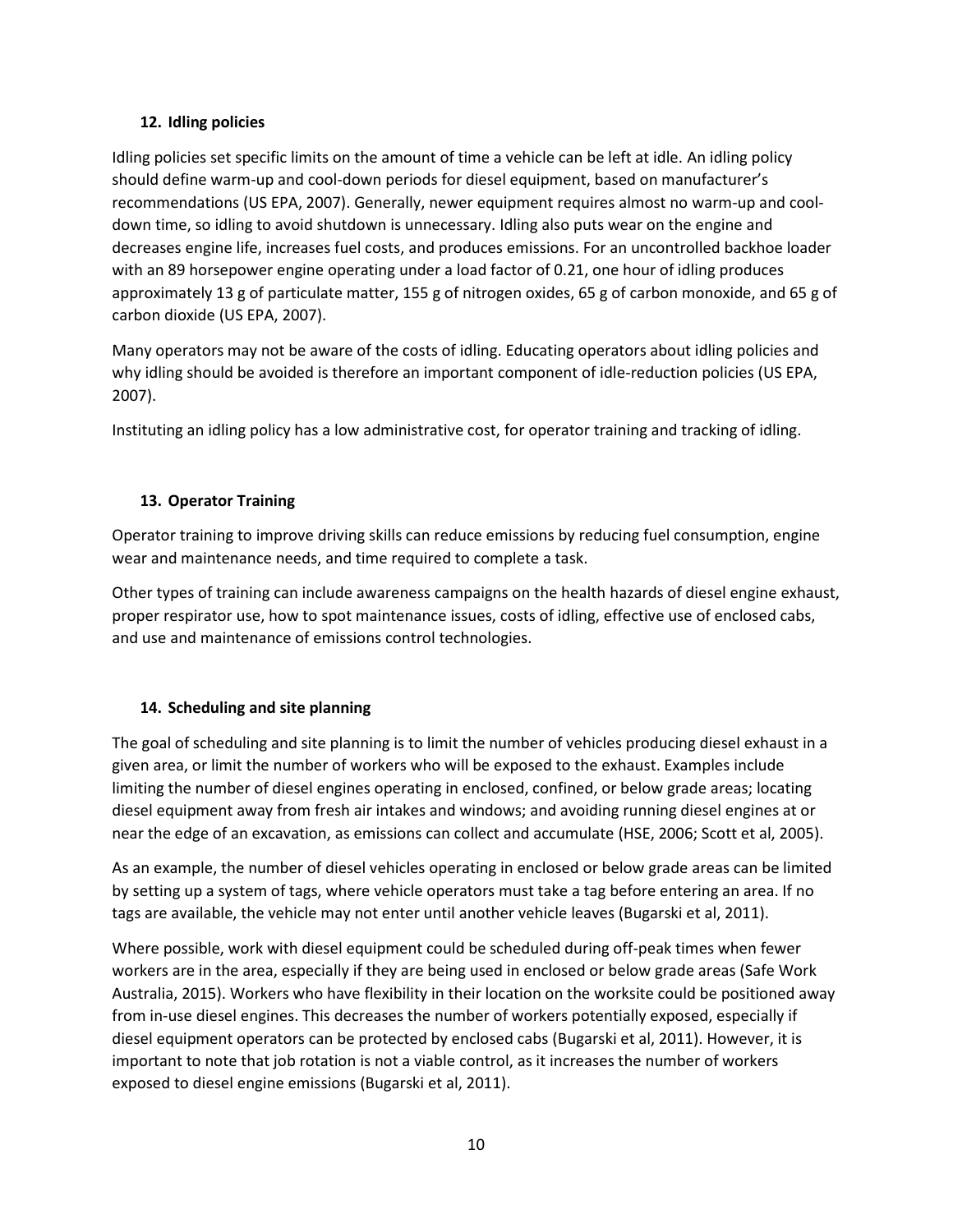To protect the general public, access to walkways or areas near where diesel engines are working could be closed down, and foot traffic diverted to minimize the impact on those passing by (Safe Work Australia, 2015).

### **15. Respirators**

Respirators can help reduce the wearer's exposure to diesel particulate and other hazardous substances, but should not take the place of other control measures. Other control measures should be used to achieve a safe level of exposures, and respirators should only be used to further reduce worker exposure. Respirators should therefore only be used as one component of an overall prevention and control program.

There are many different types of respirators. Air-purifying respirators filter contaminants from the air, while supplied air respirators provide fresh air from an uncontaminated source, such as a compressed air cylinder. Supplied air respirators typically give a higher protection than air-purifying respirators, and they also provide protection against concurrent exposures, but may be more cumbersome or restrict mobility, and are more expensive (IHSA, 2013).

Air-purifying respirators are further divided into powered (where a blower passes air through the filter) and non-powered (where air is drawn through the filter by the wearer's breath). Powered air-purifying respirators (PAPRs) generally give a higher level of protection than non-powered air-purifying respirators. The filters used in air-purifying respirators can be specific to a hazard or type of hazard, or may cover multiple exposures, and therefore need to be carefully selected for the environment (IHSA, 2013). Particulate filters may be described by their filter efficiency (from 95-99.97%) and oil resistance (N = not resistant to oil; R = somewhat resistant to oil; P = oil-resistant). If air-purifying respirators are used for diesel particulate matter, oil-resistance is recommended (Janssen & Bidwell, 2006).

Respirators have assigned protection factors (APFs) which represent the level of respiratory protection for a specific type of hazard that the respirator is expected to provide in the workplace when properly functioning, fitted, and used by trained wearers. Higher APFs represent a greater potential to filter out specific hazardous substances. Multiplying the APF by the occupational exposure limit for the hazard gives the maximum air contaminant level that the respirator is expected to provide protection against, under ideal circumstances. The US National Institute for Occupational Safety and Health (NIOSH) has assigned average APFs for different respirator types that range from 10 (for half-facepiece non-powered air purifying respirators), to 1000 (full facepiece PAPRs), to 10,000 (self-contained breathing apparatus, SCBA). The US National Institute for Occupational Safety and Health (NIOSH) provides a list of certified respirators which can be found here:<https://wwwn.cdc.gov/niosh-cel/> (NIOSH, 2017).

However, actual respirator effectiveness under real workplace conditions can vary. Achieving adequate protection relies on choosing the correct type of respirator and filter media; appropriate maintenance, cleaning and storage; effective changeout schedules for any filters, canisters, or cartridges; proper fit testing; wearer training; and proper use by individual employees (Sargent & Gallo, 2003; Mayer & Korhonen, 1999). Respirators can impact visibility, comfort, and ease of breathing, and may be worn incorrectly in order to minimise these effects (Howie, 2005). Factors specific to the workplace, such as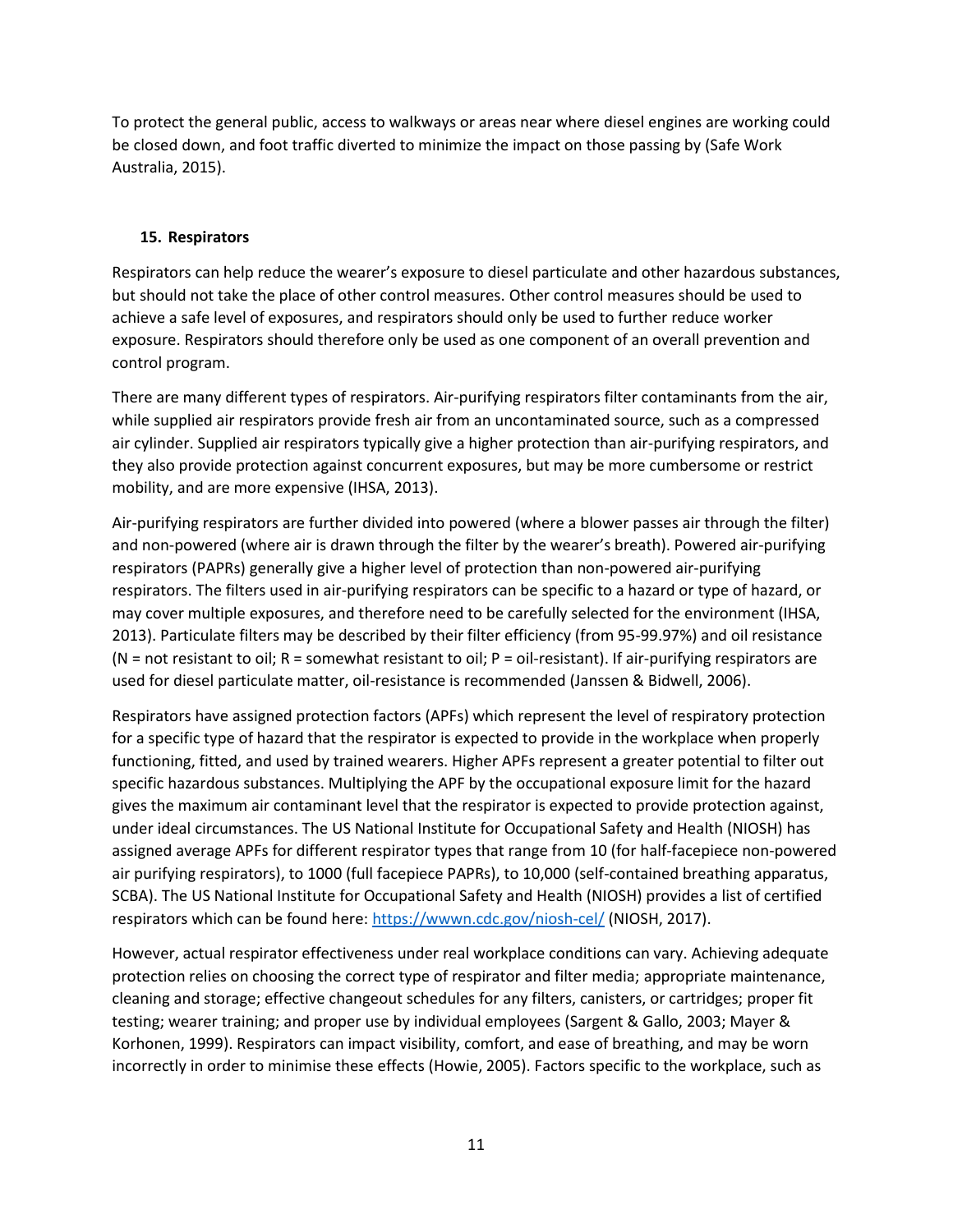composition, concentration, and size distribution of the particulate may also affect respirator performance (Gao et al, 2015; Eninger et al, 2008; Reponen et al, 2011).

Poorly fitted respirators significantly increase worker exposure compared to properly fitted respirators (Zhuang et al, 2003; Gao et al, 2016; Coffey et al, 2004; Reponen et al, 2011). Therefore, fit testing should be performed at least annually, as well as whenever a new type of mask is used. Every type of mask will not fit every person. User seal checks should also be performed each time a respirator is used (Or et al, 2012; Zhuang et al, 2003).

Even for well-fitting respirators, most particle penetration occurs from leakage via the face seal (Sargent & Gallo, 2003; Cho et al, 2010), and passing a fit test does not necessarily guarantee the wearer's protection (Kim et al, 2015). Leakage around the respirator face seal can be exacerbated by facial hair; changes in weight; face shape or changes in face shape (e.g. due to dental work); movement of facial muscles; working posture; sweat or dust on the face; heavy breathing; and interference from other protective equipment such as hardhats (Sargent & Gallo, 2003; Kim et al, 2015; Mayer & Korhonen, 1999; Howie, 2005; Cho et al, 2010). Some of these factors, such as facial sweating and difficult working postures, may not be avoidable for construction workers.

When respirators are used in the workplace, a respirator program should be in place that includes all aspects of respirator use, including selection, maintenance, storage, cleaning, training, fitting, and supervision (MSHA, 2006).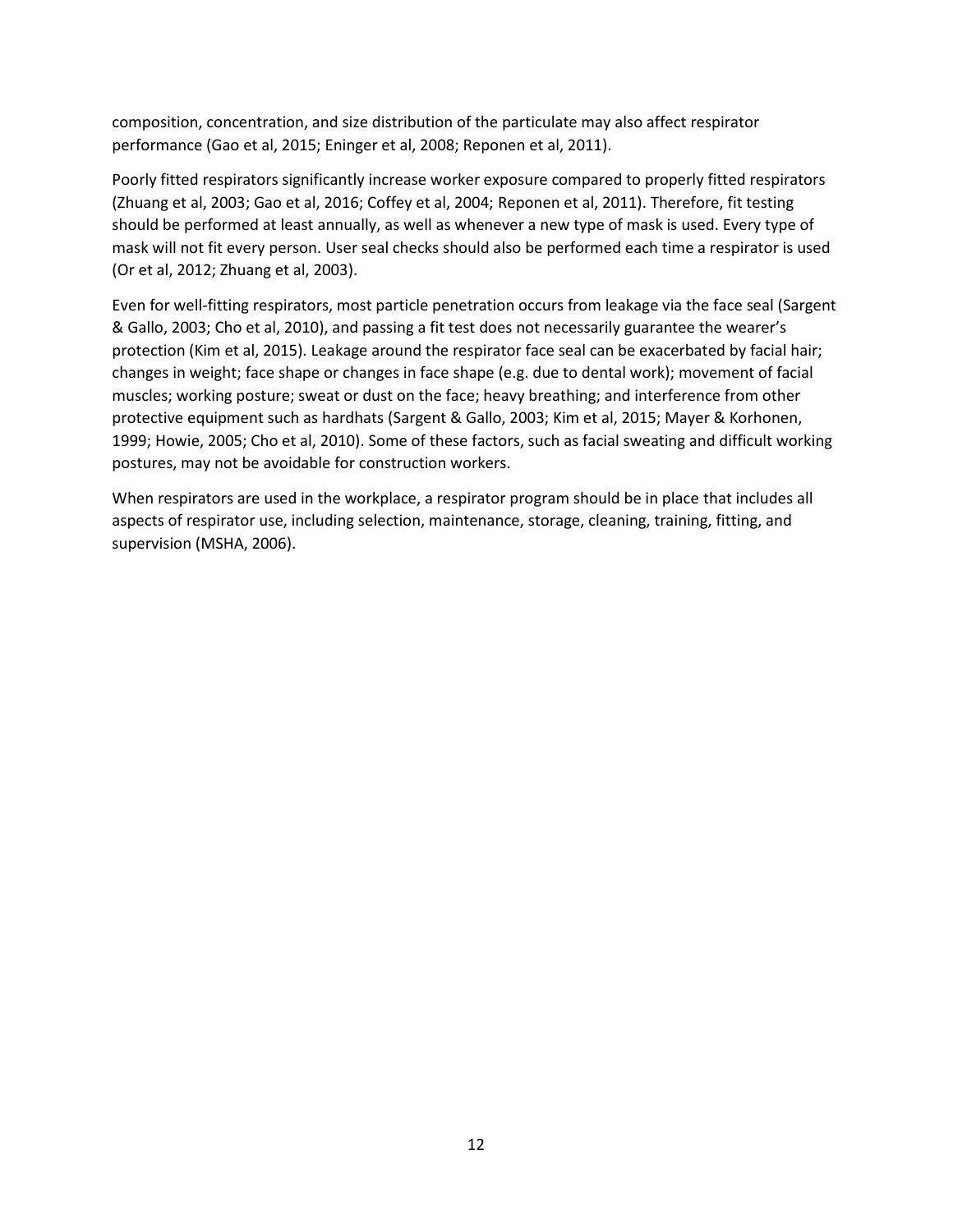# Other Control Strategies

#### **Alternative Fuels**

Diesel fuel composition is regulated in Canada. For off-road engines, ultra-low sulphur diesel fuel (ULSD) containing less than 15 ppm sulphur has been required since 2012 (CAREX Canada, 2016). ULSD allows the use of many aftertreatment systems that cannot be used with higher-sulphur fuels (US EPA, 2007).

Apart from ULSD, a few alternative fuels have been tested for diesel equipment. The most common of these are biodiesel blends. Biodiesel blends of up to 20% can usually be used in most equipment with minimal modifications (Bugarski et al, 2011). However, biodiesel fuels can degrade more rapidly, may include impurities or varying quality, may not be compatible with all types of seals and gaskets, and have a higher gel point and so may not be practical in cold weather (Bugarski et al, 2011).

Generally, the use of biodiesel results in reductions in particulate matter mass, carbon monoxide, and hydrocarbons, but an increase in nitrogen oxides (Bugarski et al, 2011). The amount of particulate matter emitted when biodiesel is used is dependent on the engine, operating conditions, and blend (Bugarski et al, 2010). The US EPA has verified a 0-47% reduction in particulate matter emissions for biodiesel blends of 1-100%, for on-highway use (US EPA, 2016a). A study in an experimental mine setting found that biodiesel blends of 20-50% reduced elemental carbon by 33-66%, depending on the blend and type of biodiesel, but increased nitrogen dioxide (Bugarski et al, 2006b). Tests by NIOSH found that the mass concentration of diesel particulate matter decreased by approximately 50% when 100% biodiesel was used (Mischler & Colinet, 2009).

However, there are some concerns that biodiesel emissions may have increased toxicity compared to regular diesel emissions (Bugarski et al, 2011). Biodiesel may increase the fraction of particle-bound volatile organics and the number concentration of aerosols, especially under light-load conditions (Bugarski et al, 2010). Overall, there is little known about how the changes in physical and chemical properties when using biodiesel may affect health (Bugarski et al, 2010).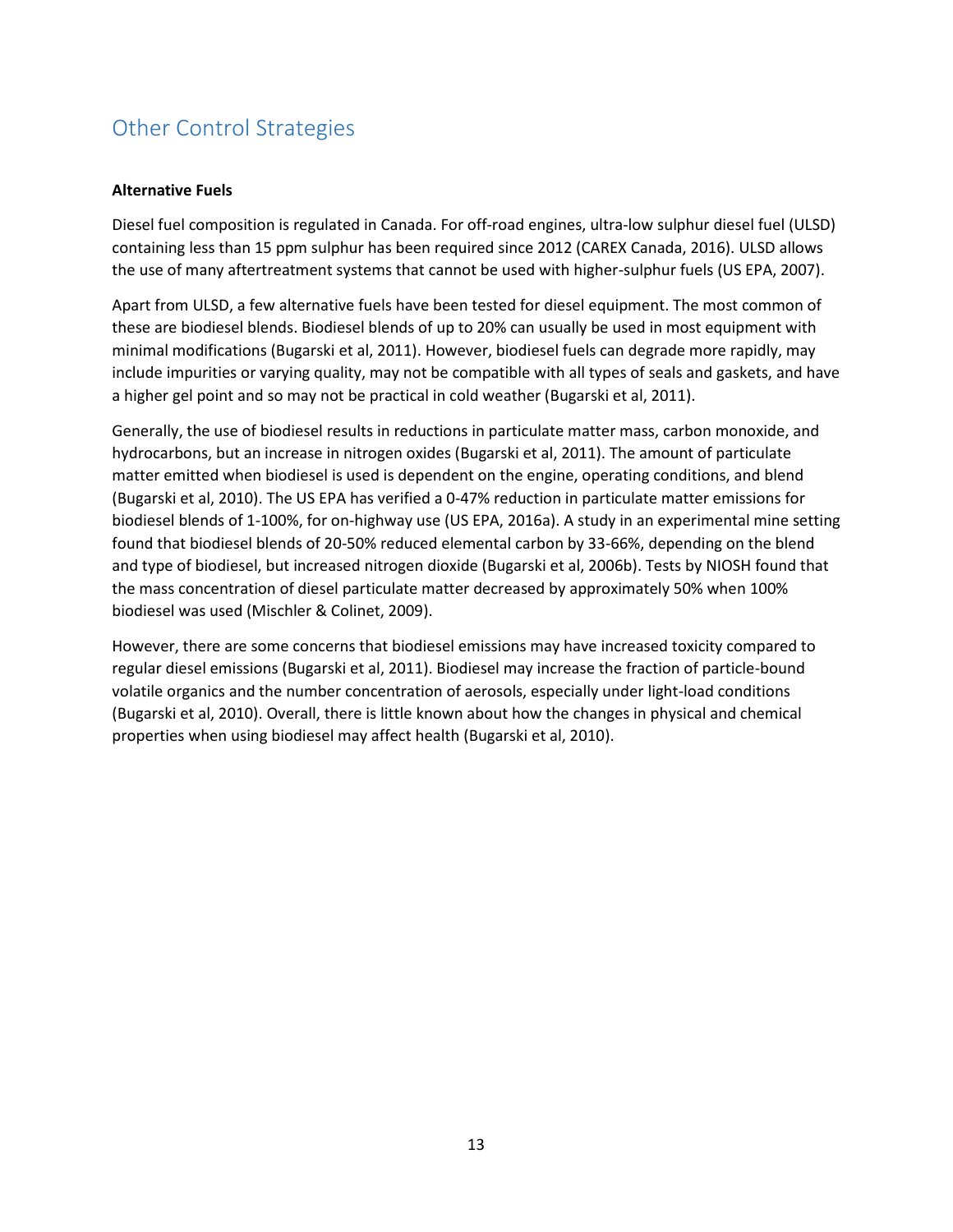# References

Bugarski AD, Schnakenberg GH Jr, Noll JD, Mischler SE, Patts LD, Hummer JA and Vanderslice SE (2006a). Effectiveness of selected diesel particulate matter control technologies for underground mining applications: Isolated zone study, 2003. Report of Investigations 9667, National Institute for Occupational Safety and Health. [https://www.cdc.gov/niosh/mining/works/coversheet702.html.](https://www.cdc.gov/niosh/mining/works/coversheet702.html)

Bugarski AD, Schnakenberg GH Jr, Mischler SE, Noll JD, Patts LD and Hummer JA (2006b). Effectiveness of selected diesel particulate matter control technologies for underground mining applications: Isolated zone study, 2004. Report of Investigations 9668, National Institute for Occupational Safety and Health. Available from[: https://www.cdc.gov/niosh/mining/works/coversheet1340.html.](https://www.cdc.gov/niosh/mining/works/coversheet1340.html)

Bugarski AD, Schnakenberg GH Jr, Hummer JA, Cauda E, Janisko SJ and Patts LD (2009). Effects of diesel exhaust aftertreatment devices on concentrations and size distribution of aerosols in underground mine air. Environ Sci Technol 43(17):6737-43.

Bugarski AD, Cauda EG, Janisko SJ, Hummer JA, Patts LD (2010). Aerosols emitted in underground mine air by diesel engine fueled with biodiesel. J Air Waste Manag Assoc 60(2):237-44. Available from: [https://www.cdc.gov/niosh/mining/UserFiles/works/pdfs/aeium.pdf.](https://www.cdc.gov/niosh/mining/UserFiles/works/pdfs/aeium.pdf)

Bugarski AD, Janisko SJ, Cauda EG, Noll JD, Mischler SE (2011). Diesel aerosols and gases in underground mines: Guide to exposure assessment and control. Department of Health and Human Services, Centers for Disease Control and Prevention, National Institute for Occupational Safety and Health, Office of Mine Safety and Health Research. Report of Investigations 9687. Available from: [https://www.cdc.gov/niosh/mining/UserFiles/works/pdfs/2012-101.pdf.](https://www.cdc.gov/niosh/mining/UserFiles/works/pdfs/2012-101.pdf)

Bugarski AD, Janisko SJ, Cauda EG, Mischler SE, Noll JD (2012). Controlling exposure to diesel emissions in underground mines. Colorado: Society for Mining, Metallurgy, and Exploration, Inc.

CAREX Canada (2014). Data outputs from eWORK tool [version 1.0, November 24, 2014]. Available from: [www.carexcanada.ca.](http://www.carexcanada.ca/)

Cho KJ, Reponen T, McKay R, Shukla R, Haruta H, Sekar P, Grinshpun SA (2010). Large particle penetration through N95 respirator filters and facepiece leaks with cyclic flow. Ann Occup Hyg 54(1):68- 77. Available from: [https://academic.oup.com/annweh/article/54/1/68/152512/Large-Particle-](https://academic.oup.com/annweh/article/54/1/68/152512/Large-Particle-Penetration-through-N95-Respirator)[Penetration-through-N95-Respirator.](https://academic.oup.com/annweh/article/54/1/68/152512/Large-Particle-Penetration-through-N95-Respirator)

Coffey CC, Lawrence RB, Campbell DL, Zhuang Z, Calvert CA, Jensen PA (2004). Fitting characteristics of eighteen N95 filtering-facepiece respirators. J Occup Environ Hyg 1(4):262-71. Available from: [https://www.ncbi.nlm.nih.gov/pubmed/15204866.](https://www.ncbi.nlm.nih.gov/pubmed/15204866)

Diesel Technology Forum (2003). Cleaner air, better performance: Strategies for upgrading and modernizing diesel engines[. http://www.dieselforum.org/files/dmfile/CleanAirBetterPerformance.pdf.](http://www.dieselforum.org/files/dmfile/CleanAirBetterPerformance.pdf)

Diesel Technology Forum (2006). Retrofitting America's Diesel Engines: A guide to cleaner air through cleaner diesel. Available from: [http://dieselforum.org/files/dmfile/Retrofitting-America-s-Diesel-](http://dieselforum.org/files/dmfile/Retrofitting-America-s-Diesel-Engines-11-2006.pdf)[Engines-11-2006.pdf.](http://dieselforum.org/files/dmfile/Retrofitting-America-s-Diesel-Engines-11-2006.pdf)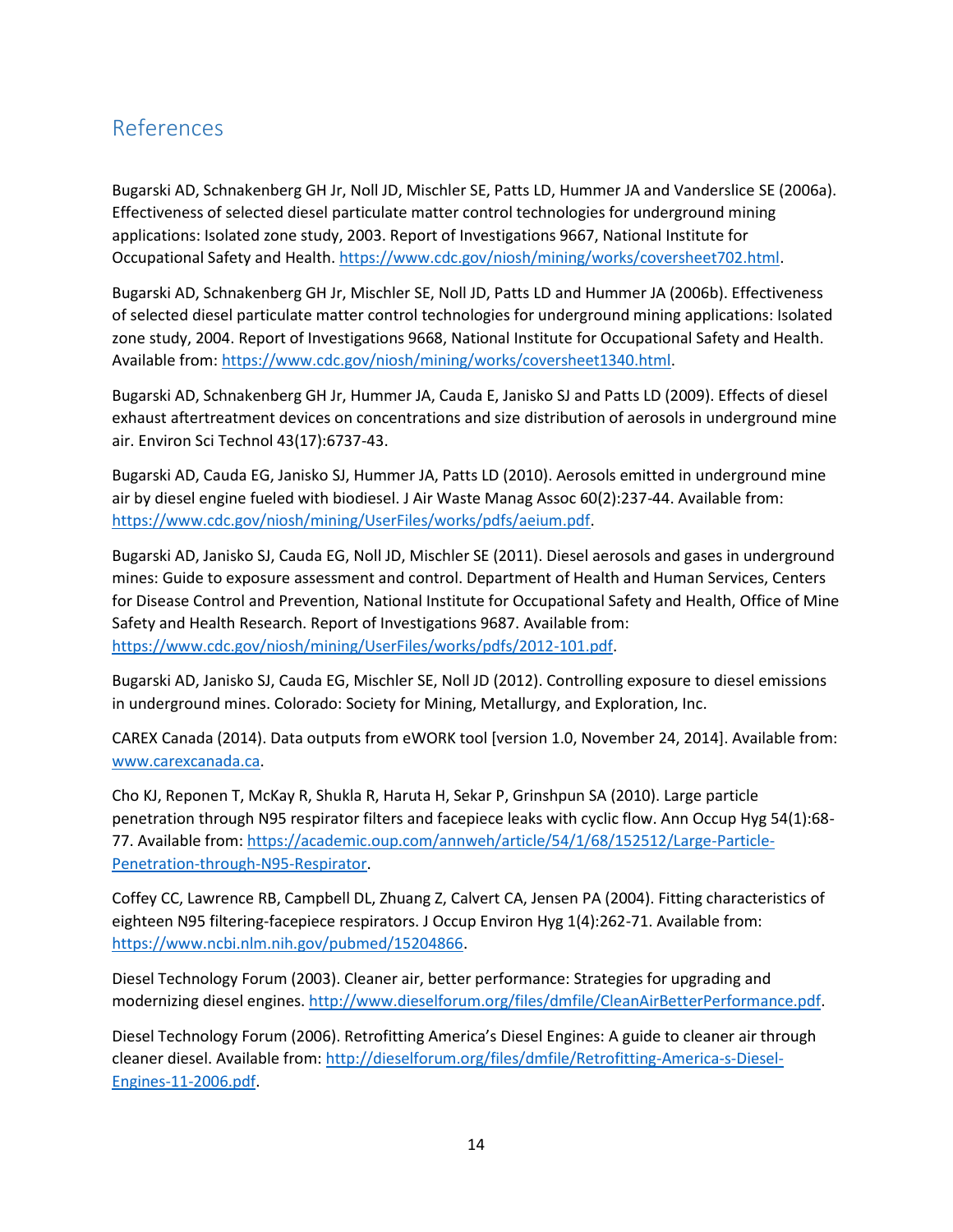Eninger RM, Honda T, Reponen T, McKay R, Grinshpun SA (2008). What does respirator certification tell us about filtration of ultrafine particles? J Occup Environ Hyg 5(5):286-295. Available from: [http://oeh.tandfonline.com/doi/abs/10.1080/15459620801960153.](http://oeh.tandfonline.com/doi/abs/10.1080/15459620801960153)

Fisher BS, Schnittger S (2012). Autonomous and remote operation technologies in the mining industry: benefits and costs. BAE Research Report 12.1. Canberra: BAEconomics Pty Ltd. Available from: [http://www.baeconomics.com.au/wp-content/uploads/2010/01/Mining-innovation-5Feb12.pdf.](http://www.baeconomics.com.au/wp-content/uploads/2010/01/Mining-innovation-5Feb12.pdf)

Gao S, Kim J, Yermakov M, Elmashae Y, He X, Reponen T, Grinshpun SA (2015). Penetration of combustion aerosol particles through filters of NIOSH-certified filtering facepiece respirators (FFRs). J Occup Environ Hyg 12(10):678-85. Available from[: https://www.ncbi.nlm.nih.gov/pubmed/26010982.](https://www.ncbi.nlm.nih.gov/pubmed/26010982)

Health & Safety Authority (2014). Local Exhaust Ventilation (LEV) Guidance. Dublin: The Health & Safety Authority. Available from:

[http://www.hsa.ie/eng/Publications\\_and\\_Forms/Publications/Occupational\\_Health/Local\\_Exhaust\\_Ven](http://www.hsa.ie/eng/Publications_and_Forms/Publications/Occupational_Health/Local_Exhaust_Ventilation_LEV_Guidance.pdf) [tilation\\_LEV\\_Guidance.pdf.](http://www.hsa.ie/eng/Publications_and_Forms/Publications/Occupational_Health/Local_Exhaust_Ventilation_LEV_Guidance.pdf)

Health and Safety Executive (HSE, 2006). Health and Safety in Construction. 3<sup>rd</sup> Edition. Available from: [http://www.hse.gov.uk/pubns/priced/hsg150.pdf.](http://www.hse.gov.uk/pubns/priced/hsg150.pdf)

HEI Diesel Epidemiology Panel (2015). Diesel emissions and lung cancer: An evaluation of recent epidemiological evidence for quantitative risk assessment. Special Report 19. Boston, MA: Health Effects Institute. Available from: [https://www.healtheffects.org/publication/diesel-emissions-and-lung-cancer](https://www.healtheffects.org/publication/diesel-emissions-and-lung-cancer-evaluation-recent-epidemiological-evidence-quantitative)[evaluation-recent-epidemiological-evidence-quantitative](https://www.healtheffects.org/publication/diesel-emissions-and-lung-cancer-evaluation-recent-epidemiological-evidence-quantitative)

Howie RM (2005). Respiratory protective equipment. Occup Environ Med 62:423-428. Available from: [http://oem.bmj.com/content/oemed/62/6/423.full.pdf.](http://oem.bmj.com/content/oemed/62/6/423.full.pdf)

Infrastructure Health & Safety Association (IHSA, 2013). Construction Health & Safety Manual. Chapter 15: Respiratory Protection. Available from: [https://www.ihsa.ca/rtf/health\\_safety\\_manual/pdfs/equipment/Respiratory\\_Protection.pdf.](https://www.ihsa.ca/rtf/health_safety_manual/pdfs/equipment/Respiratory_Protection.pdf)

International Agency for Research on Cancer (IARC, 2013). Diesel and gasoline engine exhausts and some nitroarenes. IARC Monographs on the evaluation of carcinogenic risks to humans 105:1-703. Available from[: http://monographs.iarc.fr/ENG/Monographs/vol105/mono105.pdf.](http://monographs.iarc.fr/ENG/Monographs/vol105/mono105.pdf)

Janssen L, Bidwell J (2006). Performance of four class 95 electret filters against diesel particulate matter. Journal of the International Society for Respiratory Protection 23:21-29. Available from: [http://multimedia.3m.com/mws/media/423849O/perf-of-4-class-95-electret-filters-vs-diesel](http://multimedia.3m.com/mws/media/423849O/perf-of-4-class-95-electret-filters-vs-diesel-particulate-matter.pdf)[particulate-matter.pdf.](http://multimedia.3m.com/mws/media/423849O/perf-of-4-class-95-electret-filters-vs-diesel-particulate-matter.pdf)

Jaroszczyk T, Holm C, Fallon S, Schwandt B, Gradon L, Steffen B, Zuroski M, Koleshwar A, Moy J (2006). New developments in diesel engine crankcase emission reduction – requirements, design and performance. J KONES Powertrain Trans 13(2):155-167. Available from: [http://www.ilot.edu.pl/KONES/2006/02/16.pdf.](http://www.ilot.edu.pl/KONES/2006/02/16.pdf)

John Deere (2017). Existing-machine solutions. [Internet]. Available from: [https://www.deere.ca/en\\_CA/industry/construction/learn\\_more/emissions/existing\\_machine\\_solutions](https://www.deere.ca/en_CA/industry/construction/learn_more/emissions/existing_machine_solutions.page) [.page.](https://www.deere.ca/en_CA/industry/construction/learn_more/emissions/existing_machine_solutions.page)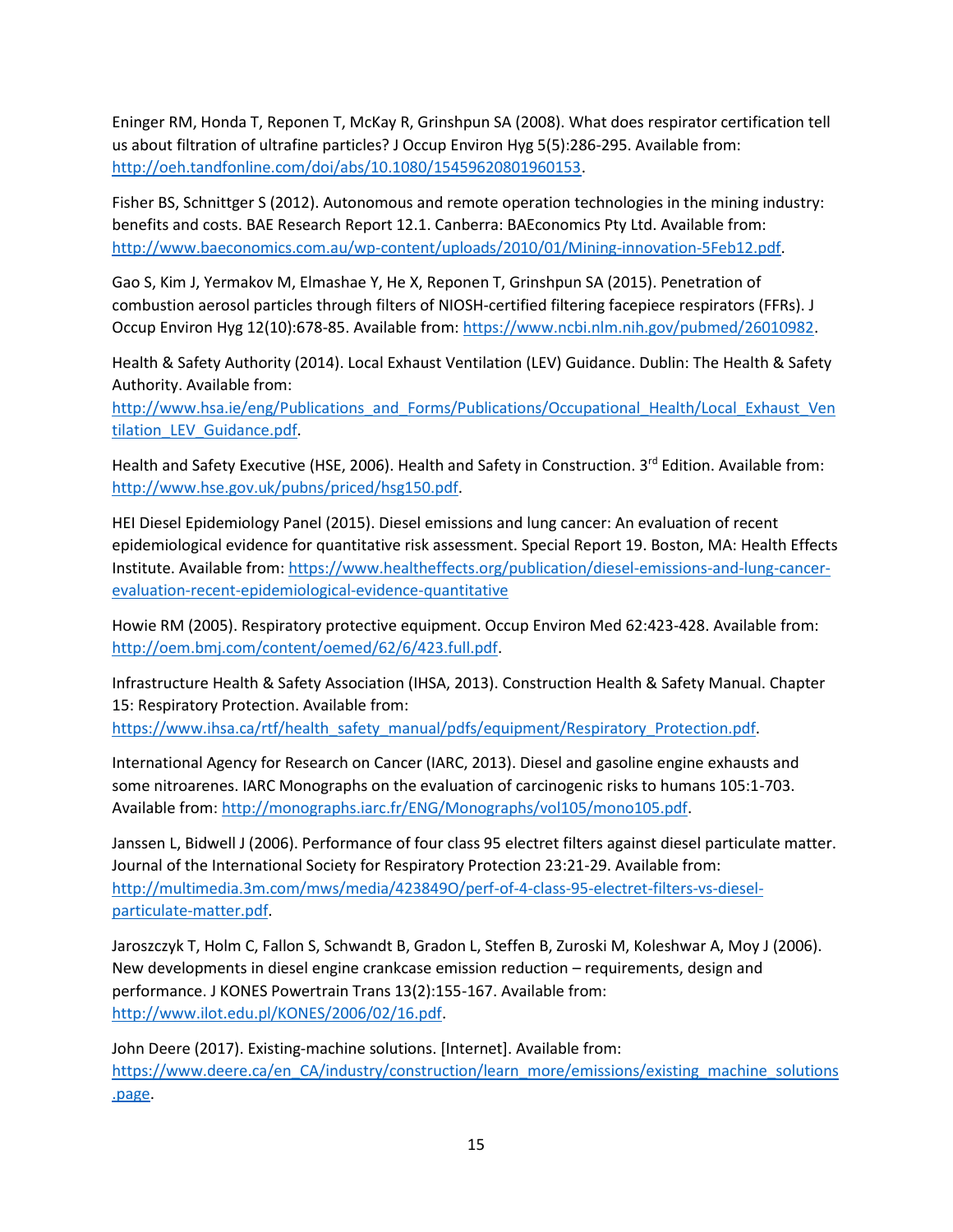Kim H, Baek J-E, Seo H-K, Lee J-E, Myong J-P, Lee S-J, Lee J-H (2015). Assessing real-time performances of N95 respirators for health care workers by simulated workplace protection factors. Ind Health 53(6):553-561. Available from: [https://www.ncbi.nlm.nih.gov/pmc/articles/PMC4667046/.](https://www.ncbi.nlm.nih.gov/pmc/articles/PMC4667046/)

Laverdure L, Laflamme M, Grenier M, Fecteau J-M (2011). Canadian Institute of Mining, Metallurgy and Petroleum. Overview of innovative research projects from CANMET-MMSL [Internet]*.* Available from: [http://www.cim.org/en/Publications-and-Technical-Resources/Publications/CIM-](http://www.cim.org/en/Publications-and-Technical-Resources/Publications/CIM-Magazine/2008/february/features-2/Oh-Canada.aspx?page=2)[Magazine/2008/february/features-2/Oh-Canada.aspx?page=2](http://www.cim.org/en/Publications-and-Technical-Resources/Publications/CIM-Magazine/2008/february/features-2/Oh-Canada.aspx?page=2) [Accessed Jan 2017].

Massachusetts Department of Environmental Protection (MassDEP 2008). Diesel engine retrofits in the construction industry: A how to guide[. http://www.mass.gov/eea/docs/dep/air/diesel/conretro.pdf.](http://www.mass.gov/eea/docs/dep/air/diesel/conretro.pdf)

Mayer A and Korhonen E (1999). Assessment of the protection efficiency and comfort of personal protective equipment in real conditions of use. International Journal of Occupational Safety and Ergonomics 5(3):347-360. [http://www.tandfonline.com/doi/abs/10.1080/10803548.1999.11076425.](http://www.tandfonline.com/doi/abs/10.1080/10803548.1999.11076425)

McGinn S. The relationship between diesel engine maintenance and exhaust emissions. Final Report. Diesel Emissions Evaluation Program (DEEP). Available from: [http://camiro.org/DEEP/Project\\_Reports/mtce\\_report.pdf.](http://camiro.org/DEEP/Project_Reports/mtce_report.pdf)

Mine Safety and Health Administration (MSHA, 2006). Metal and Nonmetal Health Inspection Procedures. Chapter 16: Personal Protective Equipment. Handbook #PH06-IV-1. Available from: [https://arlweb.msha.gov/READROOM/handbook/mnminspchapters/chapter16.pdf.](https://arlweb.msha.gov/READROOM/handbook/mnminspchapters/chapter16.pdf)

Mine Safety and Health Administration (MSHA Toolbox). Practical Ways to Reduce Exposure to Diesel Exhaust in Mining: A Toolbox [Internet]. United States Department of Labour (USDA). Available from <https://arlweb.msha.gov/S&HINFO/TOOLBOX/DTBFINAL.htm> [Accessed Aug 2018].

Mischler SE and Colinet JF (2009). Controlling and monitoring diesel emissions in underground mines in the United States. In: Proceedings of the Ninth International Mine Ventilation Congress, New Delhi, India, November 10-13, 2009. Panigrahi DC, ed., New Delhi, India: Oxford & IBH Publishing Co. Pvt. Ltd., 2009, 2:879-888. Available from[: https://www.cdc.gov/niosh/mining/works/coversheet486.html.](https://www.cdc.gov/niosh/mining/works/coversheet486.html)

National Institute for Occupational Safety and Health (2017). The National Personal Protective Technology Laboratory Certified Equipment List [Internet]. Available from: [https://wwwn.cdc.gov/niosh](https://wwwn.cdc.gov/niosh-cel/)[cel/](https://wwwn.cdc.gov/niosh-cel/) [Accessed Jan 2017].

National Toxicology Program (NTP, 2016). Report on Carcinogens, Fourteenth Edition. Research Triangle Park, NC: US Department of Health and Human Services, Public Health Service. Available from: [https://ntp.niehs.nih.gov/ntp/roc/content/profiles/dieselexhaustparticulates.pdf.](https://ntp.niehs.nih.gov/ntp/roc/content/profiles/dieselexhaustparticulates.pdf)

Occupational Health and Safety Act. R.R.O. 1990, Regulation 833: Control of Exposure to Biological or Chemical Agents. Available from: [https://www.ontario.ca/laws/regulation/900833.](https://www.ontario.ca/laws/regulation/900833)

Occupational Health and Safety Act. R.R.O. 1990, Regulation 854: Mines and Mining Plants. Available from: [https://www.ontario.ca/laws/regulation/900854.](https://www.ontario.ca/laws/regulation/900854)

Ontario Ministry of Labour (2014). Testing undiluted exhaust in underground mines [Internet]. Available from: [https://www.labour.gov.on.ca/english/hs/pubs/gl\\_exhaust\\_testing.php](https://www.labour.gov.on.ca/english/hs/pubs/gl_exhaust_testing.php) [Accessed Feb 2017].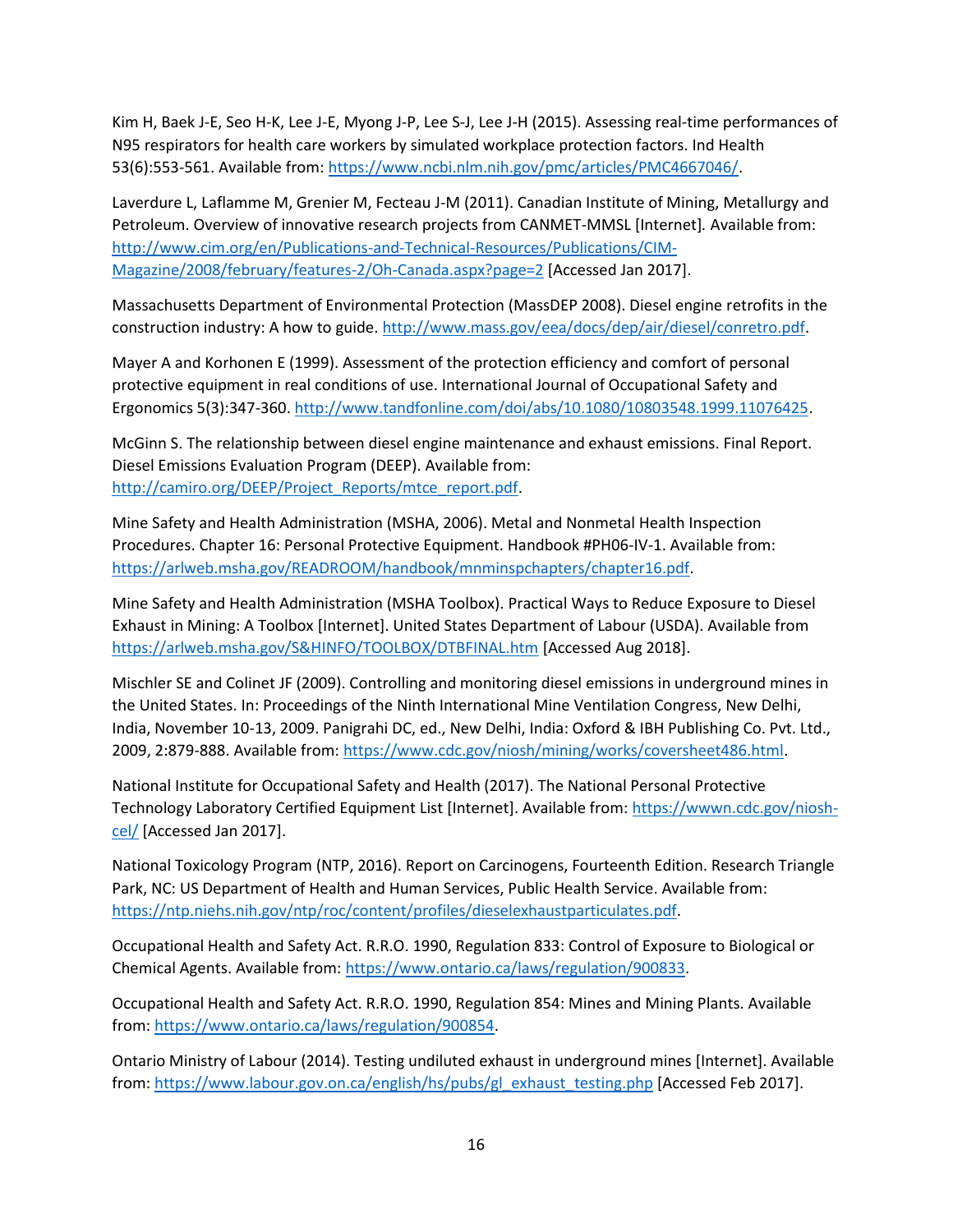Ontario Ministry of Labour (2015). Sampling for diesel particulate matter in mines [Internet]. Available from: [https://www.labour.gov.on.ca/english/hs/pubs/gl\\_dparticulate.php](https://www.labour.gov.on.ca/english/hs/pubs/gl_dparticulate.php) [Accessed Feb 2017].

Or P, Chung J, Wong T (2012). Does training in performing a fit check enhance N95 respirator efficacy? Workplace Health Saf 60(12):511-15. Available from[: https://www.ncbi.nlm.nih.gov/pubmed/23210700.](https://www.ncbi.nlm.nih.gov/pubmed/23210700)

Paraszczak J, Gustafson A, Schunnesson H (2015). Technical and operational aspects of autonomous LHD application in metal mines. International Journal of Mining, Reclamation and Environment 29(5):391- 403. Available from:

<http://www.tandfonline.com/doi/full/10.1080/17480930.2015.1086553?scroll=top&needAccess=true>

Reponen T, Lee S-A, Grinshpun SA, Johnson E, McKay R (2011). Effect of fit testing on the protection offered by N95 filtering facepiece respirators agains fine particles in a laboratory setting. Ann Occup Hyg 55(3):264-271. Available from: [https://academic.oup.com/annweh/article/55/3/264/150594/Effect-of-](https://academic.oup.com/annweh/article/55/3/264/150594/Effect-of-Fit-Testing-on-the-Protection-Offered-by)[Fit-Testing-on-the-Protection-Offered-by.](https://academic.oup.com/annweh/article/55/3/264/150594/Effect-of-Fit-Testing-on-the-Protection-Offered-by)

Safe Work Australia (2015). Guide to managing risks of exposure to diesel exhaust in the workplace. Available from:

[http://www.safeworkaustralia.gov.au/sites/SWA/about/Publications/Documents/935/guidance](http://www.safeworkaustralia.gov.au/sites/SWA/about/Publications/Documents/935/guidance-managing-risks-exposure-diesel-exhaust-in-the-workplace.pdf)[managing-risks-exposure-diesel-exhaust-in-the-workplace.pdf.](http://www.safeworkaustralia.gov.au/sites/SWA/about/Publications/Documents/935/guidance-managing-risks-exposure-diesel-exhaust-in-the-workplace.pdf)

Santa Barbara County Air Pollution Control District (SBCAPCD, 2013). Cash for cleaner engines. [Internet]. Available from: [https://www.ourair.org/wp-content/uploads/cleanengines-sbcapcd.pdf.](https://www.ourair.org/wp-content/uploads/cleanengines-sbcapcd.pdf)

Sargent EV and Gallo F (2003). Use of personal protective equipment for respiratory protection. ILAR Journal 44(1):52-56. Available from[: https://academic.oup.com/ilarjournal/article/44/1/52/652142/Use](https://academic.oup.com/ilarjournal/article/44/1/52/652142/Use-of-Personal-Protective-Equipment-for)[of-Personal-Protective-Equipment-for.](https://academic.oup.com/ilarjournal/article/44/1/52/652142/Use-of-Personal-Protective-Equipment-for)

Scott J, Silverman I, and Tatham S (2005). Cleaner Diesel Handbook: Bring cleaner fuel and diesel retrofits into your neighbourhood. Environmental Defense: New York. Available from: [http://www.edf.org/sites/default/files/4941\\_cleanerdieselhandbook.pdf.](http://www.edf.org/sites/default/files/4941_cleanerdieselhandbook.pdf)

Stachulak JS, Conard BR, Bugarski AD, Schnakenberg GH Jr (2006). DEEP project on evaluation of diesel particulate filters at Inco's Stobie Mine. In: Mutmansky JM, Ramani RV, eds. Proceedings of the 11<sup>th</sup> US/North American Mine Ventilation Symposium (University Park, PA, June 5-7, 2006). London, UK: Taylor & Francis Group: 143-149. Available from:

[https://www.cdc.gov/niosh/mining/works/coversheet605.html.](https://www.cdc.gov/niosh/mining/works/coversheet605.html)

Sturgess S (2012). CAT D11 repower doubles machine life. Construction Equipment. [Internet]. Available from: [https://www.constructionequipment.com/cat-d11-repower-doubles-machine-life.](https://www.constructionequipment.com/cat-d11-repower-doubles-machine-life)

US Department of Energy (2016). Emissions from Hybrid and Plug-In Electric Vehicles [Internet]. Available from[: http://www.afdc.energy.gov/vehicles/electric\\_emissions.php](http://www.afdc.energy.gov/vehicles/electric_emissions.php) [Accessed Jan 2017].

US Environmental Protection Agency (2007). Cleaner diesels: Low cost ways to reduce emissions from construction equipment. Available from[: https://www.epa.gov/sites/production/files/2015-](https://www.epa.gov/sites/production/files/2015-09/documents/cleaner-diesels-low-cost-ways-to-reduce-emissions-from-construction-equipment.pdf) [09/documents/cleaner-diesels-low-cost-ways-to-reduce-emissions-from-construction-equipment.pdf.](https://www.epa.gov/sites/production/files/2015-09/documents/cleaner-diesels-low-cost-ways-to-reduce-emissions-from-construction-equipment.pdf)